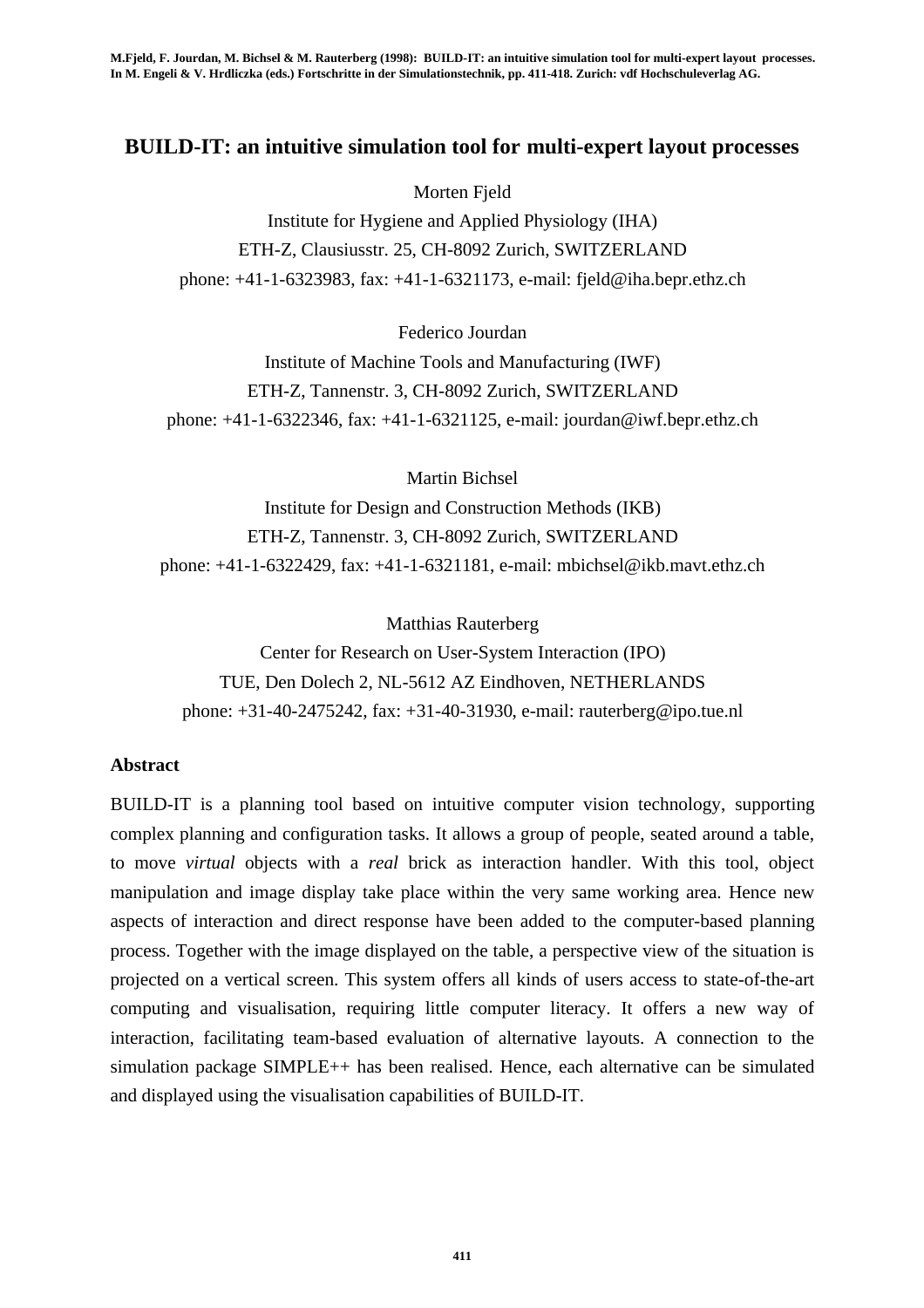## **1 Introduction**

For most planning tasks in systems engineering and architecture, drawings and 2D models have been replaced by Computer Aided Design (CAD) applications. This change has brought about a range of supportive tools for drawing and information processing. However, it also implies less co-operation between CAD users, planning experts and sales people.

A task analysis with potential user groups for the planned system was performed. It was observed that they spent much time in discussions with their clients. It was also noticed that off-line CAD support is hardly available during their sales trips. This lack of support sometimes caused misunderstandings with the in house designers, trying to communicate their solutions to the travelling sales people. Also, some customers were not familiar with 2D layout techniques; they were unable to imagine what an object would look like in 3D and how it would work. Therefore, an easy-to-handle, 3D-planning tool proved to be of high interest to designers and to sales people.

By means of an interface to the simulation software SIMPLE++ [1], a configured production process can be simulated. The information necessary for an on-line animation, generated by SIMPLE++ and transferred to BUILD-IT, is projected as a dynamic production process.

Actually, modern management concepts like Simultaneous Engineering also rely on dynamic interaction among co-operating experts. In this context, a tool should encourage team cooperation rather than having each person in front of a screen. Such needs can hardly be met by existing technologies, such as video conferencing. A relevant solution has to offer more intuitive, natural interaction.

All these needs were taken into account in the design process of BUILD-IT. As a result, it brings support to early offering- and design processes. However, it is not intended as an alternative, but rather as a complementary aid for CAD systems. It allows for ready-made applications in various field, such as machine configuration, design of production systems, city and urban planning, architecture and interior design.

Tangible bricks represent a new way of interaction. Among others, this type of interaction was described by Ishii & Ullmer [5] and Underkoffler & Ishii [7]. Rauterberg, Mauch & Stebler [6] showed that a brick based interface is significantly easier and more intuitive to use than mouse and screen based interfaces.

## **2 System description**

In a first step, a partial Natural User Interface instantiation was realised, as described by Fjeld, Bichsel & Rauterberg [3]. Partial means that distributed communication between multiple systems remains to be implemented. As task context, that of planning activities for plant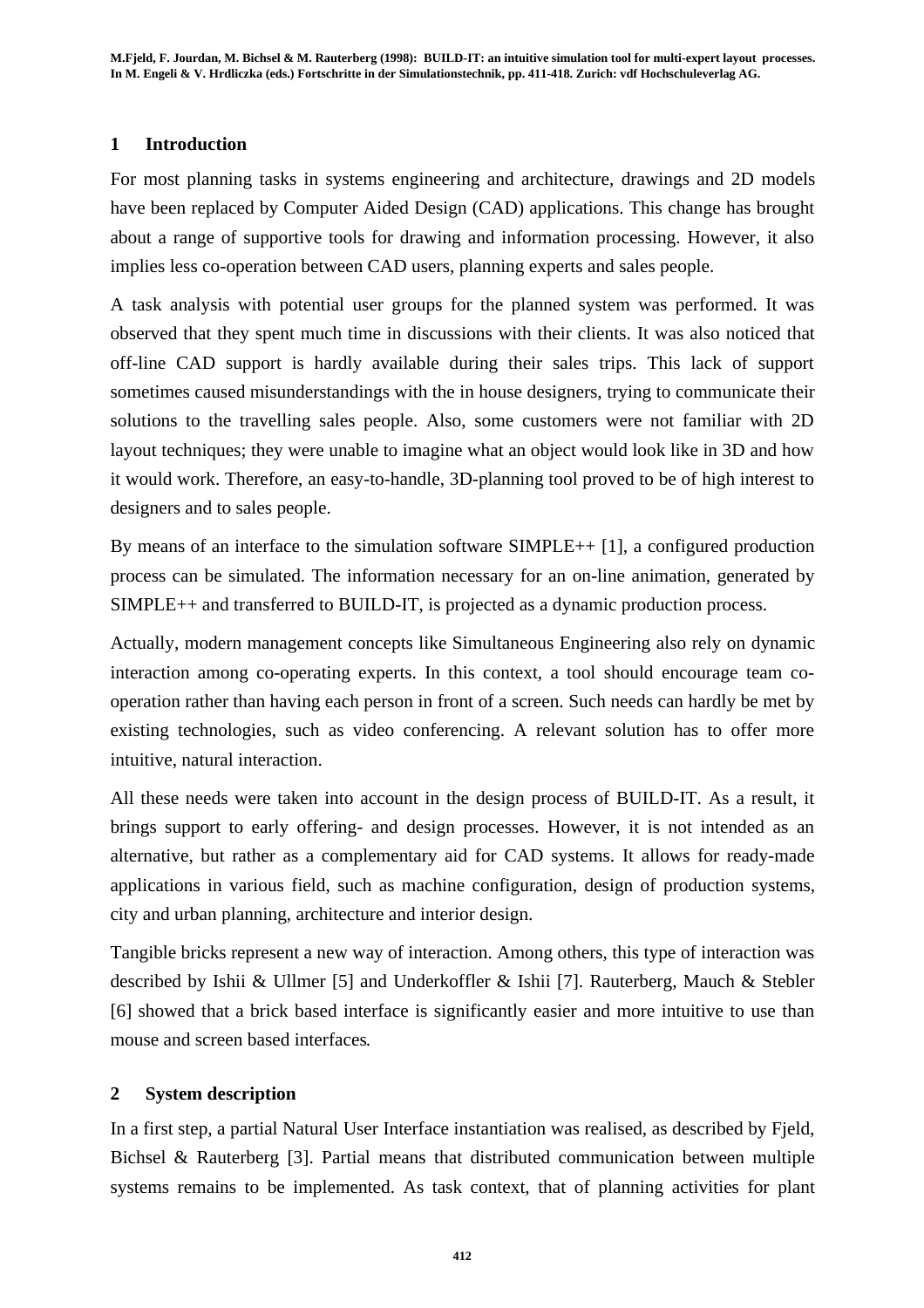design was chosen. A prototype system, called BUILD-IT, was realised. This is an application that supports engineers in designing assembly lines and building plants.



Figure 1: The design room of BUILD-IT.

The design room of Figure 1 enables users, grouped around a table, to interact in a space of virtual and real world objects. On the table, there is an horizontal working area. It contains an object menu and a view from above, allowing to create, delete, select and manipulated objects. On the vertical screen, a perspective view is offered.



Figure 2: The basic steps for user manipulations with the interaction handler.

The basic principle of BUILD-IT is shown in Figure 2. Users select an object by putting the brick at the object position. The object can be positioned, rotated and fixed by simple brick manipulation. Using a real brick, everyday motor patterns like grasping, moving, rotating and covering are activated. Throughout these steps, there is a strong connection between cognitive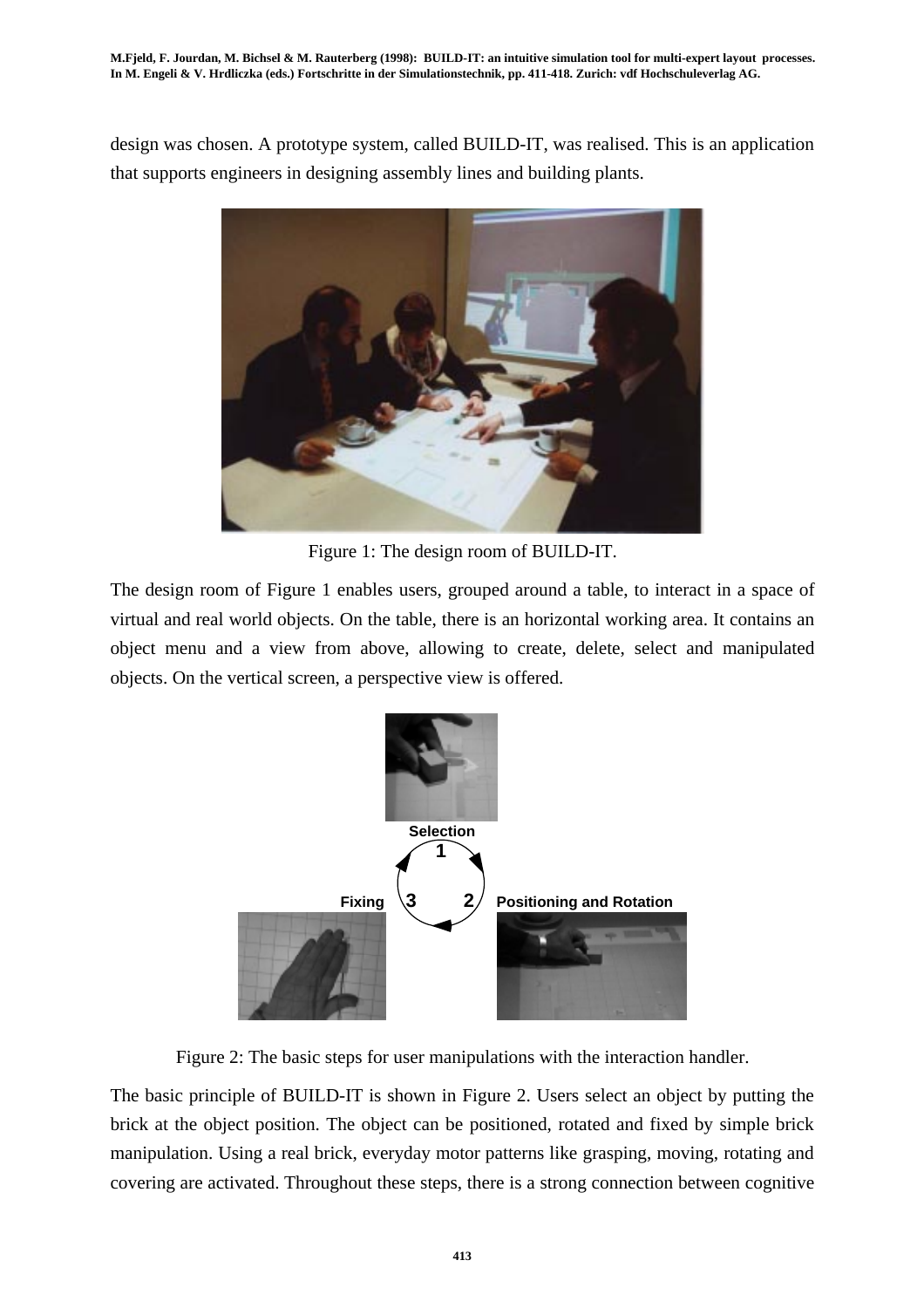processing and observable behaviour. The system dynamically supports user needs for goal setting, planning, action and control. The cost of making a mistake is low, since all vital operations are reversible. To allow two handed or multiple users operation, the system supports multi-brick interaction. The (inter-) actions currently featured by BUILD-IT are listed in [3].

The application is designed to support providers of assembly lines and plants in the early design processes. Graphical display is based on the class library MET++ (Ackermann, [2]). The system can read and render arbitrary virtual 3D objects as seen in Figure 1. These objects are sent from a CAD system to BUILD-IT using Virtual Reality Modelling Language (VRML). Description of how BUILD-IT communicates with CAD-systems is found in [4].

## **3 Simulation of designed production systems**

Important aspects in the design of assembly and manufacturing lines, are the expected behaviour and the performance of a configured layout. In order to support designers clarifying such aspects, a simulation program, SIMPLE++, was connected to BUILD-IT to carry out simulation of designed production systems. To merge the simulation capabilities of SIMPLE++ with the interaction features of BUILD-IT, the same model machines, processing stations, stores, conveyors and transporters must be offered by the BUILD-IT object menu as by the SIMPLE++ model menu. When the layout design is finished, BUILD-IT internally represents the outcome as a graph. In this graph, vertices correspond to objects, edges link neighbouring objects. The graph is then stored in a file readable by SIMPLE++. Hence, corresponding models of the SIMPLE++ menu can be called upon, and integrated in the simulation model. Further information needed for simulation, such as set-up, processing and interruption times of each processing station, are defined interactively by the designer. Once this data has been transferred to SIMPLE++, simulation can take place. While simulation is running, all events triggered by the SIMPLE++ simulation, are logged according to the following data set:

- Name of the object that triggered the event
- Name of the object where the event actually took place
- Point of time when the event occurred

As soon as an event has taken place, this data set is sent back to BUILD-IT. Hence, SIMPLE++ provides the information necessary for BUILD-IT to perform animation. Figure 3 shows the data flow between SIMPLE++ and BUILD-IT.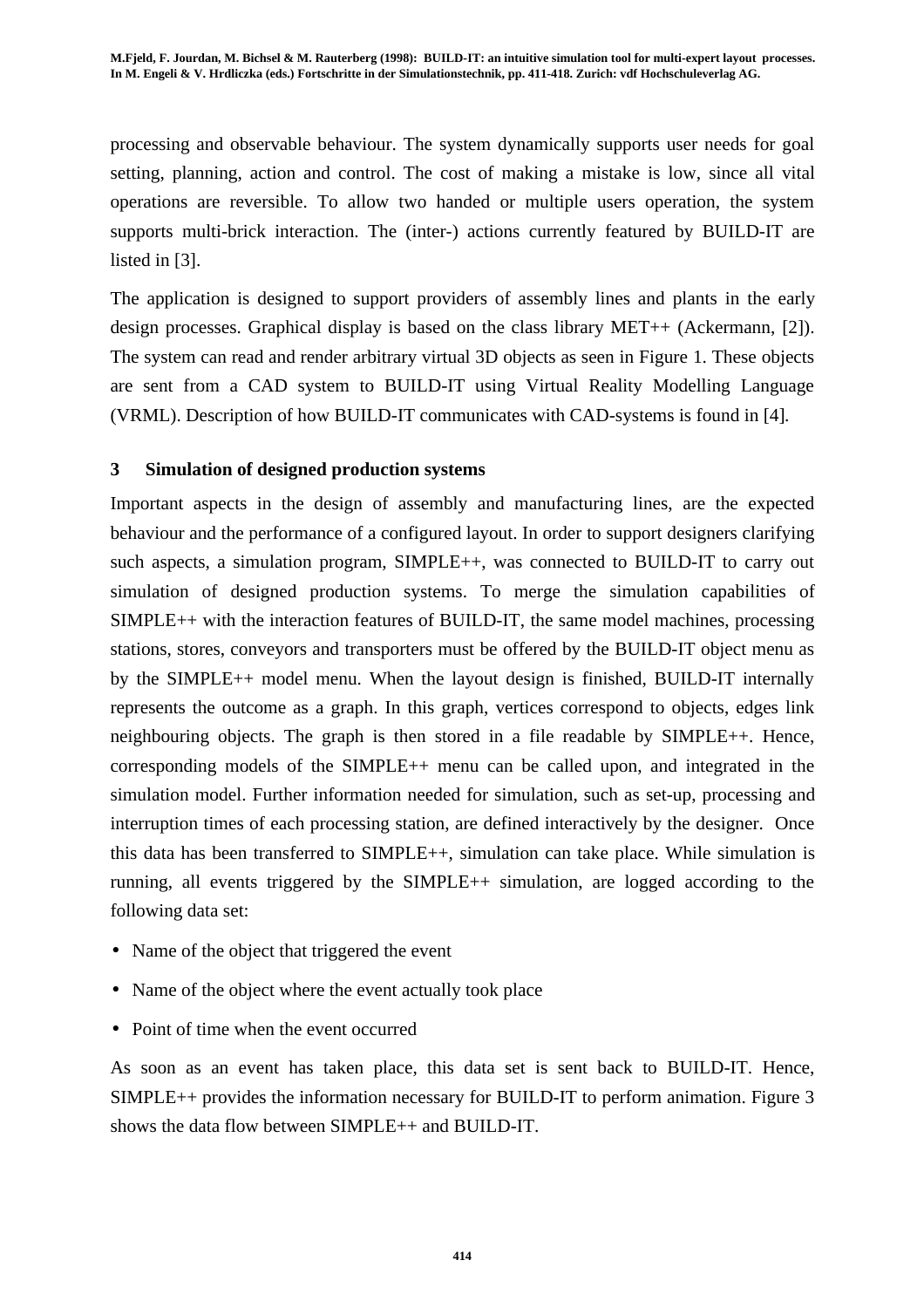**M.Fjeld, F. Jourdan, M. Bichsel & M. Rauterberg (1998): BUILD-IT: an intuitive simulation tool for multi-expert layout processes. In M. Engeli & V. Hrdliczka (eds.) Fortschritte in der Simulationstechnik, pp. 411-418. Zurich: vdf Hochschuleverlag AG.**



Figure 3: Data flow between SIMPLE++ and BUILD-IT.

Additional, simulated data can eventually be provided according to user needs. The following example will clarify the general concept, and then focus on the additional, simulated data.

## **3.1 Example**

The example considered here comes from one of the BUILD-IT industry partners, manufacturing and selling welding systems for metal sheets. We call the engineers of this partner company the *designers*, we call the clients of the company the *customers*. Both designers and customers can be seen as users of the BUILD-IT system.

Before a welding system can be designed, it is necessary to get hold of customer requirements. There are different parameters that give the designer an idea about which type of welding system is appropriate to meet customer needs. Some of these parameters are:

- Size of the sheets to be welded
- Required set-up time of the welding system for producing each type of metal sheet
- Welding speed
- Production rates, i.e. how many metal sheets have to be welded for a given period of time
- Time-to-delivery of produced sheets

Figure 4 shows the layout of a common welding system. It consists of a mobile destacking station (1) with 2 or more cars, where the sheets to be welded are loaded and carried onto the welding line (2-7). Destacking robots (2) grab the sheets and place them in the welder (3). Sheets on both sides of the welder table are welded together by letting them through the laser beam (4). Then, sheets are cleaned in a seam cleaning station (5). A dimpling press (6) and a turning station (7) prepare the sheets for stacking. Finally, a stacking robot (8) puts the sheets onto the cars of the mobile stacking station (9).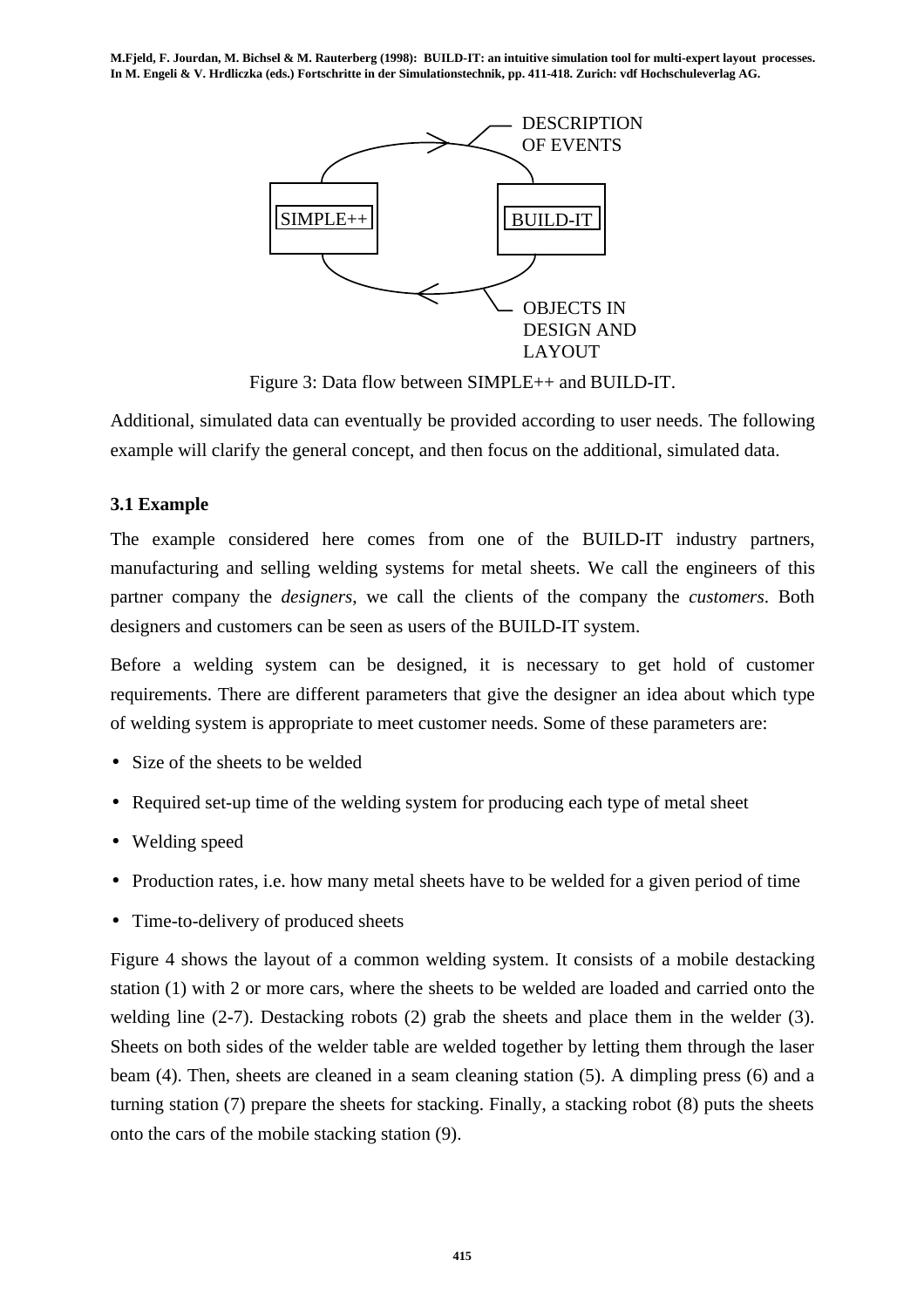

Figure 4: Layout of a welding system.

According to production rates required by the customer, a welding system can be designed with one or more welders, each of them has to be equipped with stacking, destacking, cleaning, turning stations, dimpling press and (de-)stacking robots.

Depending on the number of cars used, stacking and destacking stations, can be double (4 cars) or simple (2 cars). The designer has to find out, which combination of processing stations at best meets the customer requirements considering performance and cost.

Thus, a first design will be made, its performance estimated, and discussed with the customer. If the customer wants to modify parts of the proposed design, the designer has to take action and call in for a new discussion. This can be a time consuming task, that can be much improved using BUILD-IT in connection with SIMPLE++.

To make the two systems communicate, each of the processing stations of the welding system (Figure 4) has to be modelled both as a BUILD-IT object and a corresponding SIMPLE++ model. Also, metal sheets to be welded existed in both systems. Using BUILD-IT, customers and designers add, delete and replace objects in the layout. They also assign the type (or types) of metal sheets to be processed and produced in each production run. After the customer has agreed with the resulting design, simulation mode is activated and the layout of the welding system is automatically expressed as a graph file, readable by SIMPLE++. In this stage, simulation models can be constructed. By mean of a program that takes as input the above-mentioned parameters, processing and set-up times of each station are computed and assigned to the corresponding objects.

Then simulation is automatically started. Each time an event takes place, it is registered and sent to BUILD-IT, where animation of the layout is carried out. Relevant data about the performance of the welding system, such as number of welded sheets and system status are produced throughout simulation. Additionally, the storage of produced sheets is simulated and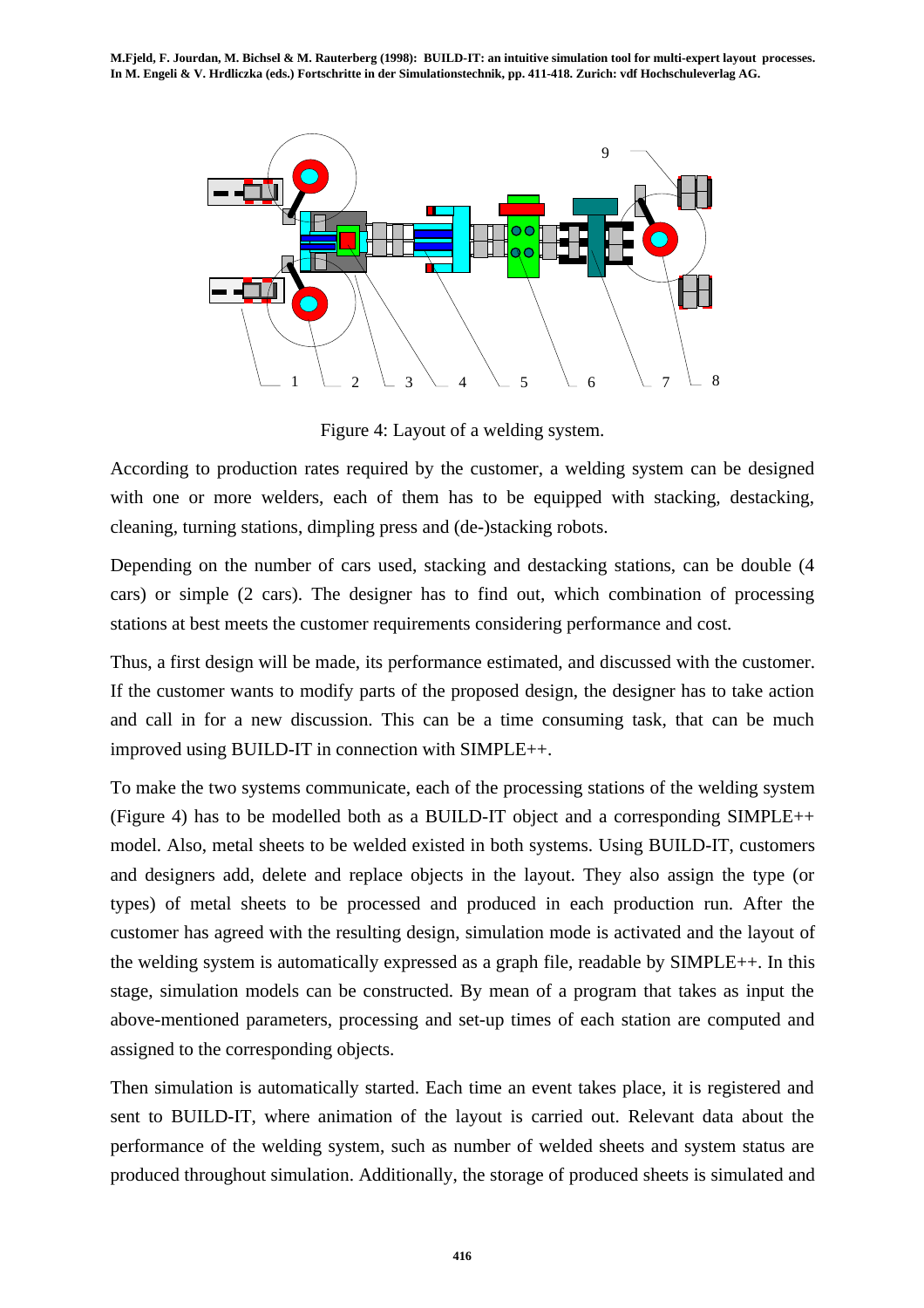displayed to give the users an idea about the size of the required storage with given production rates and times-to-delivery requires.

# **4 User experiences**

BUILD-IT was tried out with designers from companies producing assembly lines and plants. These designers regularly see their customers, and are aware of what a mediating tool should look like. The tests showed that the system is intuitive and enjoyable to use as well as easy to learn. Most designers were able to assemble virtual plants after only a few minutes of introduction. Some typical user comments were: 1) "The concept phase is especially important in plant design since the customer must be involved in a direct manner. Often, partners using different languages sit at the same table. This novel interaction technique will be a means for completing this phase efficiently." 2) "This is a general improvement of the interface to the customer, in the offering phase as well as during the project, especially in simultaneous engineering projects." 3) "The use of this novel interaction technique will lead to simplification, acceleration and reduction of the iterative steps in the start-up and concept phase of a plant construction project".

# **5 Discussion and future perspectives**

The further development of BUILD-IT is divided into four main parts.

- *Task analysis and interaction design*: This part will explore various ways of interaction, considering the task to be performed. It also includes preliminary experiments for cost/benefit studies of various implementations, e.g. computer performance vs. group symbioses and user interaction. By the end of this part, after approximately one year, there will be various configurations of a functional prototype of BUILD-IT, consisting of hardware and software.
- *User evaluation*: The second part, following up the first one, consists of comparing the various configurations through usability studies. A first aim is to investigate the relative advantage of different configurations relative to the task performed. A second aim is to investigate the advantage of BUILD-IT vs. conventional desk-top systems, also relative to the task performed.
- *Prototyping*: Throughout the two first parts, the realisation can be at the level of wood and wire solutions. The third part will consist of developing these preliminary prototypes into a commercial product.
- *Simulation:* This part runs parallel to the three preceding ones. A first topic is to integrate simulation of workers and production systems, in order to show the advantages and